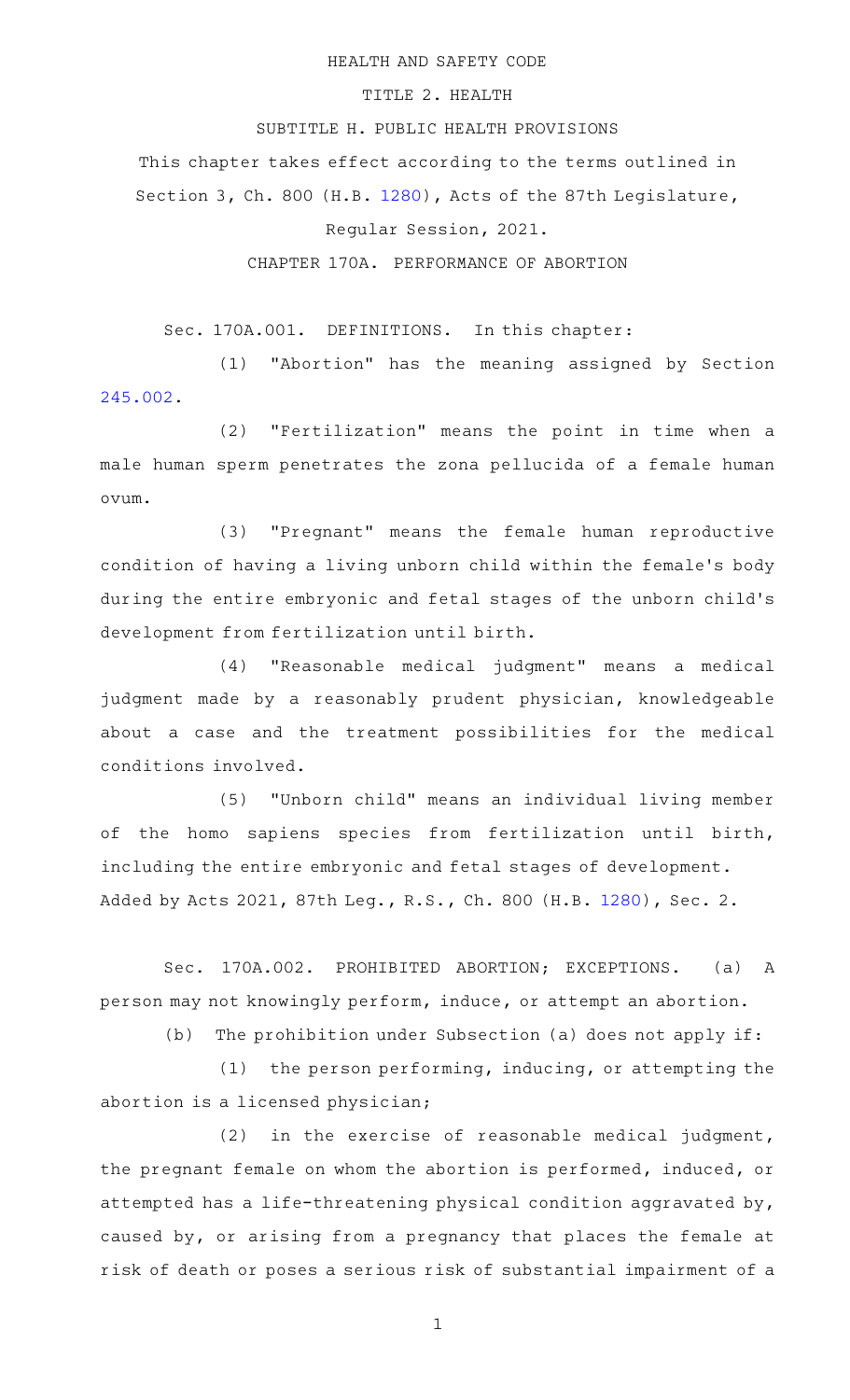major bodily function unless the abortion is performed or induced; and

(3) the person performs, induces, or attempts the abortion in a manner that, in the exercise of reasonable medical judgment, provides the best opportunity for the unborn child to survive unless, in the reasonable medical judgment, that manner would create:

(A) a greater risk of the pregnant female's death; or

(B) a serious risk of substantial impairment of a major bodily function of the pregnant female.

(c)AAA physician may not take an action authorized under Subsection (b) if, at the time the abortion was performed, induced, or attempted, the person knew the risk of death or a substantial impairment of a major bodily function described by Subsection (b)(2) arose from a claim or diagnosis that the female would engage in conduct that might result in the female 's death or in substantial impairment of a major bodily function.

(d) Medical treatment provided to the pregnant female by a licensed physician that results in the accidental or unintentional injury or death of the unborn child does not constitute a violation of this section.

Added by Acts 2021, 87th Leg., R.S., Ch. 800 (H.B. [1280\)](http://www.legis.state.tx.us/tlodocs/87R/billtext/html/HB01280F.HTM), Sec. 2.

Sec. 170A.003. CONSTRUCTION OF CHAPTER. This chapter may not be construed to authorize the imposition of criminal, civil, or administrative liability or penalties on a pregnant female on whom an abortion is performed, induced, or attempted. Added by Acts 2021, 87th Leg., R.S., Ch. 800 (H.B. [1280\)](http://www.legis.state.tx.us/tlodocs/87R/billtext/html/HB01280F.HTM), Sec. 2.

Sec. 170A.004. CRIMINAL OFFENSE. (a) A person who violates Section [170A.002](https://statutes.capitol.texas.gov/GetStatute.aspx?Code=HS&Value=170A.002) commits an offense.

(b) An offense under this section is a felony of the second degree, except that the offense is a felony of the first degree if an unborn child dies as a result of the offense. Added by Acts 2021, 87th Leg., R.S., Ch. 800 (H.B. [1280\)](http://www.legis.state.tx.us/tlodocs/87R/billtext/html/HB01280F.HTM), Sec. 2.

2